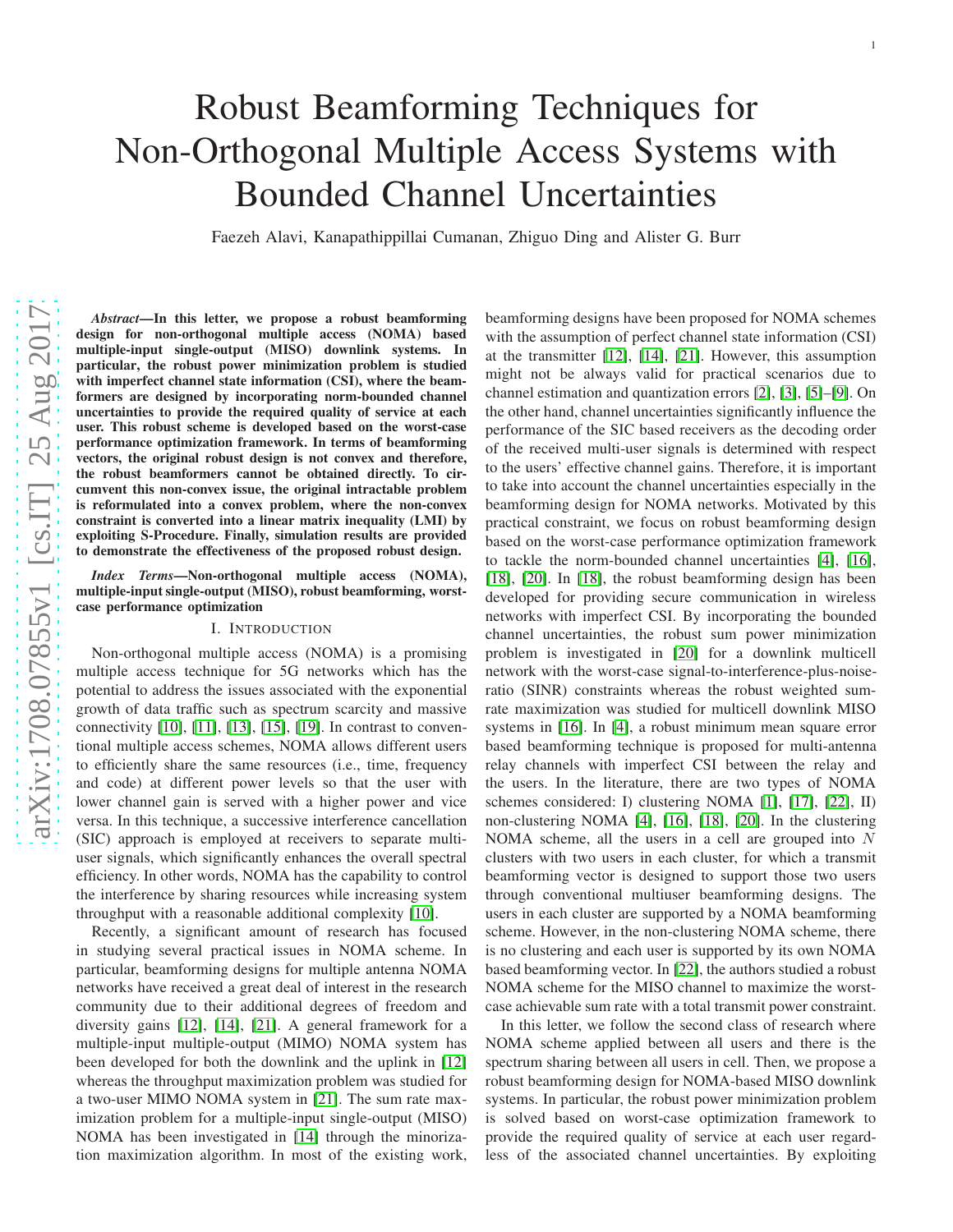S-Procedure, the original non-convex problem is converted into a convex one by recasting the non-convex constraints into linear matrix inequality (LMI) forms. Simulation results are provided to validate the effectiveness of the robust design by comparing the performance of the robust scheme with that of the non-robust approach. The work in [\[22\]](#page-4-17) also studied the worst-case based robust scheme for MISO NOMA system, however, there are main differences between our proposed scheme and the work in [\[22\]](#page-4-17). A clustering NOMA scheme is developed in [\[22\]](#page-4-17) by grouping users in each cluster. In this scheme, a single beamformer is designed to transmit the signals for all users in the same cluster whereas, in this letter, the signal for each user is transmitted with a dedicated beamformer. In addition, both beamforming designs are completely different as the work in [\[22\]](#page-4-17) proposes robust sum-rate maximization based design whereas this letter solves robust power minimization problem with rate constraint on each user. In terms of solutions, the work in [\[22\]](#page-4-17) exploits the relationship between MSE and achievable rate and derives an equivalent non-convex problem, which is decoupled into four sub-problems and those problems are iteratively solved to realize the solution of the original problem. In this letter, the robust power minimization problem is formulated by deriving the worst-case achievable rate. The original problem formulation turns out to be non-convex and we exploit S-Procedure and semidefinite relaxation to convert it to a convex one. Hence, the work in [\[22\]](#page-4-17) and the proposed work in this letter are different including problem formulation and the solution approaches.

#### II. SYSTEM MODEL AND PROBLEM FORMULATION

We consider NOMA-based downlink transmission where a base station  $(BS)$  sends information to  $K$  users  $U_1, U_2, \ldots, U_K$ . It is assumed that the BS is equipped with M antennas whereas each user consists of a single antenna. The channel coefficient vector between the BS and the  $k^{th}$  user  $U_k$ is denoted by  $\mathbf{h}_k \in \mathbb{C}^{M \times 1}$   $(k = 1, ..., K)$  and  $\mathbf{w}_k \in \mathbb{C}^{M \times 1}$ represents the corresponding beamforming vector of the  $k^{th}$ user  $U_k$ . The received signal at  $U_k$  is given by

$$
y_k = \mathbf{h}_k^H \mathbf{w}_k s_k + \sum_{m \neq k} \mathbf{h}_k^H \mathbf{w}_m s_m + n_k, \qquad \forall k,
$$
 (1)

where  $s_k$  denotes the symbol intended for  $U_k$  and  $n_k \sim \mathcal{CN}(0, \sigma_k^2)$  represents a zero-mean additive white Gaussian noise with variance  $\sigma_k^2$ . The power of the symbol  $s_k$  is assumed to be unity, i.e.,  $\mathbb{E}(|s_k|^2) = 1$ . In practical scenarios, it is difficult to provide perfect CSI at the transmitter due to channel estimation and quantization errors. Therefore, we consider a robust beamforming design to overcome these channel uncertainties. In particular, we incorporate normbounded channel uncertainties in the design as

$$
\mathbf{h}_k = \hat{\mathbf{h}}_k + \Delta \hat{\mathbf{h}}_k, \quad \|\Delta \hat{\mathbf{h}}_k\|_2 = \|\mathbf{h}_k - \hat{\mathbf{h}}_k\|_2 \le \epsilon, \quad (2)
$$

where  $h_k$ ,  $\Delta h_k$  and  $\epsilon \geq 0$  denote the estimate of  $h_k$ , the normbounded channel estimation error and the channel estimation error bound, respectively.

In the NOMA scheme, user multiplexing is performed in the power domain and the SIC approach is employed at receivers to separate signals between different users. In this scheme, users are sorted based on the norm of their channels, i.e.,  $\|\mathbf{h}_1\|_2 \leq \|\mathbf{h}_2\|_2 \leq \ldots \leq \|\mathbf{h}_K\|_2$ . For example, the  $k^{th}$  user decodes the signals intended for the users from  $U_1$  to  $U_{k-1}$ using the SIC approach whereas the signals intended for the rest of the users (i.e.,  $U_{k+1}, \ldots, U_K$ ) are treated as interference at the  $k^{th}$  user. Based on this SIC approach, the  $l^{th}$  user can detect and remove the  $k^{th}$  user's signals for  $1 \leq k < l$  [\[14\]](#page-4-6). Hence, the signal at the  $l^{th}$  user after removing the first  $k-1$ users' signals to detect the  $k^{th}$  user is represented as

$$
y_l^k = \mathbf{h}_l^H \mathbf{w}_k s_k + \sum_{m=1}^{k-1} \Delta \hat{\mathbf{h}}_l \mathbf{w}_m s_m + \sum_{k=1}^{K} \mathbf{h}_l^H \mathbf{w}_m s_m + n_l,
$$
  

$$
\forall k, l \in \{k, k+1, ..., K\}, \qquad (3)
$$

where the first term is the desired signal to detect  $s_k$  and the second term is due to imperfect CSI at the receivers during the SIC process. Due to the channel uncertainties, the signals intended for the users  $U_1, \ldots, U_{k-1}$  cannot be completely removed by the  $l^{th}$  user. The third term is the interference introduced by the signals intended to the users  $U_{k+1}, \ldots, U_K$ . According to the SIC based NOMA scheme, the  $l^{th}$  user should be able to detect all  $k^{th}$  ( $k < l$ ) user signals. Thus, the achievable rate of  $U_k$  can be defined as follows:

$$
R_k = \log_2 \left( 1 + \min_{l \in \{k, k+1, ..., K\}} \text{SINR}_l^k \right),\tag{4}
$$

where  $SINR_i^k$  denotes the SINR of the  $k^{th}$  user's signal at the  $l^{th}$  user which can be written as

$$
SINR_l^k = \frac{\mathbf{h}_l^H \mathbf{w}_k \mathbf{w}_k^H \mathbf{h}_l}{\sum_{m=1}^{k-1} \Delta \hat{\mathbf{h}}_l^H \mathbf{w}_m \mathbf{w}_m^H \Delta \hat{\mathbf{h}}_l + \sum_{m=k+1}^{K} \mathbf{h}_l^H \mathbf{w}_m \mathbf{w}_m^H \mathbf{h}_l + \sigma_l^2}
$$
\n(5)

<span id="page-1-0"></span>For this network setup, we study robust power minimization by incorporating channel uncertainties to satisfy the required SINR at each user. This robust beamforming design is developed by considering the worst-case SINR of each user, which can be formulated as

$$
\min_{\mathbf{w}_k \in \mathbb{C}^{M \times 1}} \sum_{k=1}^{K} \|\mathbf{w}_k\|_2^2, \tag{6a}
$$

$$
\text{s.t.} \min_{\|\Delta \hat{\mathbf{h}}_l\|_2 \le \epsilon} \min_{l \in \{k, k+1, \dots, K\}} \text{SINR}_l^k) \ge \gamma_k^{min}, \ \forall k, \tag{6b}
$$

where  $\gamma_k^{min} = (2^{R_k^{min}} - 1)$  is the minimum required SINR to achieve a target rate  $R_k^{min}$  at  $U_k$ .

### III. ROBUST BEAMFORMING DESIGN

<span id="page-1-1"></span>The problem formulation in [\(6\)](#page-1-0) is not convex and the optimal robust beamformers cannot be obtained directly. To tackle this issue, we introduce a new matrix variable  $\mathbf{W}_k = \mathbf{w}_k \mathbf{w}_k^H$ and reformulate the original robust problem in [\(6\)](#page-1-0) into the following optimization framework without loss of generality:

$$
\min_{\mathbf{W}_k \in \mathbb{C}^{M \times M}} \sum_{k=1}^{K} \text{Tr}(\mathbf{W}_k),\tag{7a}
$$

$$
\text{s.t. } \varpi_{kl}, \quad \forall k, \ l = k, \dots, K,
$$
 (7b)

<span id="page-1-4"></span><span id="page-1-2"></span>
$$
\mathbf{W}_k \succeq \mathbf{0}, \text{ rank}(\mathbf{W}_k) = 1, \qquad \forall k, \tag{7c}
$$

where  $\varpi_{kl}$  is defined in Appendix [A.](#page-3-1)

However, the reformulated problem in [\(7\)](#page-1-1) is still not convex for two reasons; the rank-one constraint and unknown channel uncertainties, i.e.,  $\Delta \hat{h}_k$ , which lead to an intractable

<span id="page-1-3"></span>.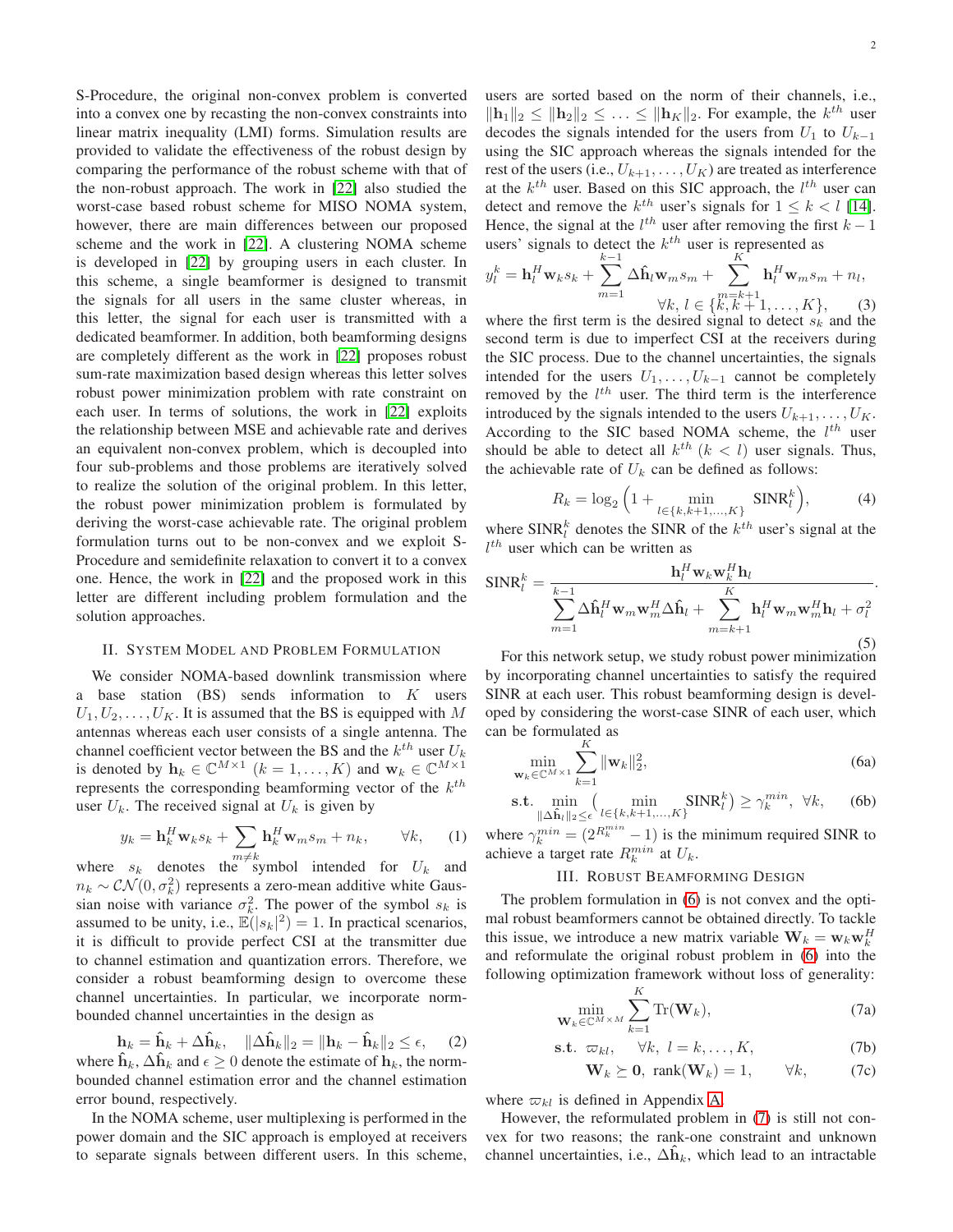

<span id="page-2-1"></span>Fig. 1. Total transmit power versus different SINR thresholds for the robust and non-robust schemes with different channel estimation error bounds,  $\epsilon$ .

problem. The rank-one constraint in [\(7c\)](#page-1-2) can be relaxed by exploiting semi-definite relaxation (SDR). To remove the unknown channel uncertainties and solve the original problem with available knowledge of imperfect CSI (error bound), we employ S-procedure to recast the non-convex constraints into LMIs.

<span id="page-2-0"></span>*Lemma 1:* By relaxing the rank-one constraints on  $W_k$ , the original problem in [\(7\)](#page-1-1) can be recast into the following convex problem: K

$$
\min_{\substack{\mathbf{W}_k \in \mathbb{C}^{M \times M}, \\ \lambda_{kl} \ge 0}} \sum_{k=1}^N \text{Tr}(\mathbf{W}_k),\tag{8a}
$$

s.t.  $\mathbf{W}_k \succeq \mathbf{0}, \ \mathbf{C}_{kl} \succeq \mathbf{0}, \ \ \forall k, \ l = k, \ldots, K$  (8b) where  $C_{kl}$  is defined in Appendix [B.](#page-3-2)

*Proof:* Please refer to Appendix [B.](#page-3-2)

The problem in [\(8\)](#page-2-0) is a standard semidefinite programming (SDP) and can be efficiently solved using interior-point methods. The optimal solution for the original problem in [\(6\)](#page-1-0) can be obtained through extracting the eigenvector corresponding to the maximum eigenvalue of the rank-one solution of [\(8\)](#page-2-0). Thus, the following lemma holds to show that the optimal solution to [\(8\)](#page-2-0) is rank one.

*Lemma 2:* Provided the problem in [\(8\)](#page-2-0) is feasible, there always exists a rank-one optimal solution  $\{W_k^*\}.$ 

*Proof:* Please refer to Appendix [C.](#page-3-3)

#### IV. SIMULATION RESULTS

To assess the performance of the proposed robust beamforming approach, we consider a single cell downlink transmission, where a multi-antenna BS serves single-antenna users which are uniformly distributed over the circle with a radius of 1000 meters around the BS, but no closer than  $d_0 = 100$  meters. The small-scale fading of the channels is Rayleigh which represents an isotropic scattering environment. We model the large-scale fading effects as the product of path loss and shadowing fading. The log-normal shadowing is considered with standard deviation  $\sigma_0 = 8$  dB, scaled by  $\left(\frac{d_k}{d_0}\right)^{-\beta}$  to incorporate the path-loss effects where  $d_k$  is the distance between  $U_k$  and the BS, measured in meters and  $\beta = 3.8$  is the path-loss exponent. Throughout the simulations, it is assumed that the BS is equipped with eight antennas  $(M = 8)$  and it serves three users  $(K = 3)$ . The noise variance at each user is assumed to be 0.01 (i.e.,  $\sigma_k^2 = 0.01$ ) and the



<span id="page-2-2"></span>Fig. 2. Comparison CDF and PDF of minimum achieved SINR for (a) the robust scheme and (b) the non-robust scheme with  $\epsilon = 0.06$ ,  $\gamma_k^{min} = 10$  dB.

target rates for all users are the same. The term "Non-robust scheme" refers to the scheme where the BS has imperfect CSI without any information on the channel uncertainties and the beamforming vectors are designed based on imperfect CSI without incorporating channel uncertainty information.

<span id="page-2-3"></span>First, we study the impact of channel uncertainties on the required total transmit power. Fig. [1](#page-2-1) depicts the required total transmit power against different SINR thresholds for the robust and the non-robust NOMA schemes as well as OMA scheme with different error bounds. As seen in Fig. [1,](#page-2-1) the robust scheme requires more transmit power than that of the non-robust scheme. This is because the robust scheme satisfies the required SINR all the time, at the price of more transmit power at the BS whereas the non-robust scheme does not. The difference between the required transmit power for the robust and the non-robust schemes increases with error bounds. This is because incorporating all possible sets of errors in the beamforming design to satisfy high SINR thresholds requires more transmit power in the robust scheme. Moreover, as seen in Fig. [1,](#page-2-1) the conventional framework, orthogonal multiple access (OMA), requires more transmit power to achieve the same rate in comparison with NOMA scheme. This demonstrates that the NOMA scheme yields a better performance in terms of spectral and energy efficiencies.

Next, we evaluate the performance of the proposed robust and non-robust schemes in terms of the minimum achieved SINR between users. Fig. [2](#page-2-2) provides cumulative distribution function (CDF) and probability density function (PDF) obtained from 1000 random sets of channels with error bounds of 0.06 ( $\epsilon = 0.06$ ) where the SINR threshold has been set to 10 dB at each user. As evidenced by the results, the robust scheme outperforms the non-robust scheme in terms of minimum achieved SINRs. In addition, the robust scheme satisfies the SINR thresholds all the time regardless of the channel uncertainties whereas the non-robust design fails to satisfy the minimum SINR requirements.

#### V. CONCLUSION

In this letter, we propose a robust beamforming design for the downlink of a NOMA based MISO network by taking into account the norm-bounded channel uncertainties. However, the original robust problem formulation is not convex due to the imperfect CSI. To cope with this challenge, we exploited S-procedure to reformulate the original non-convex problem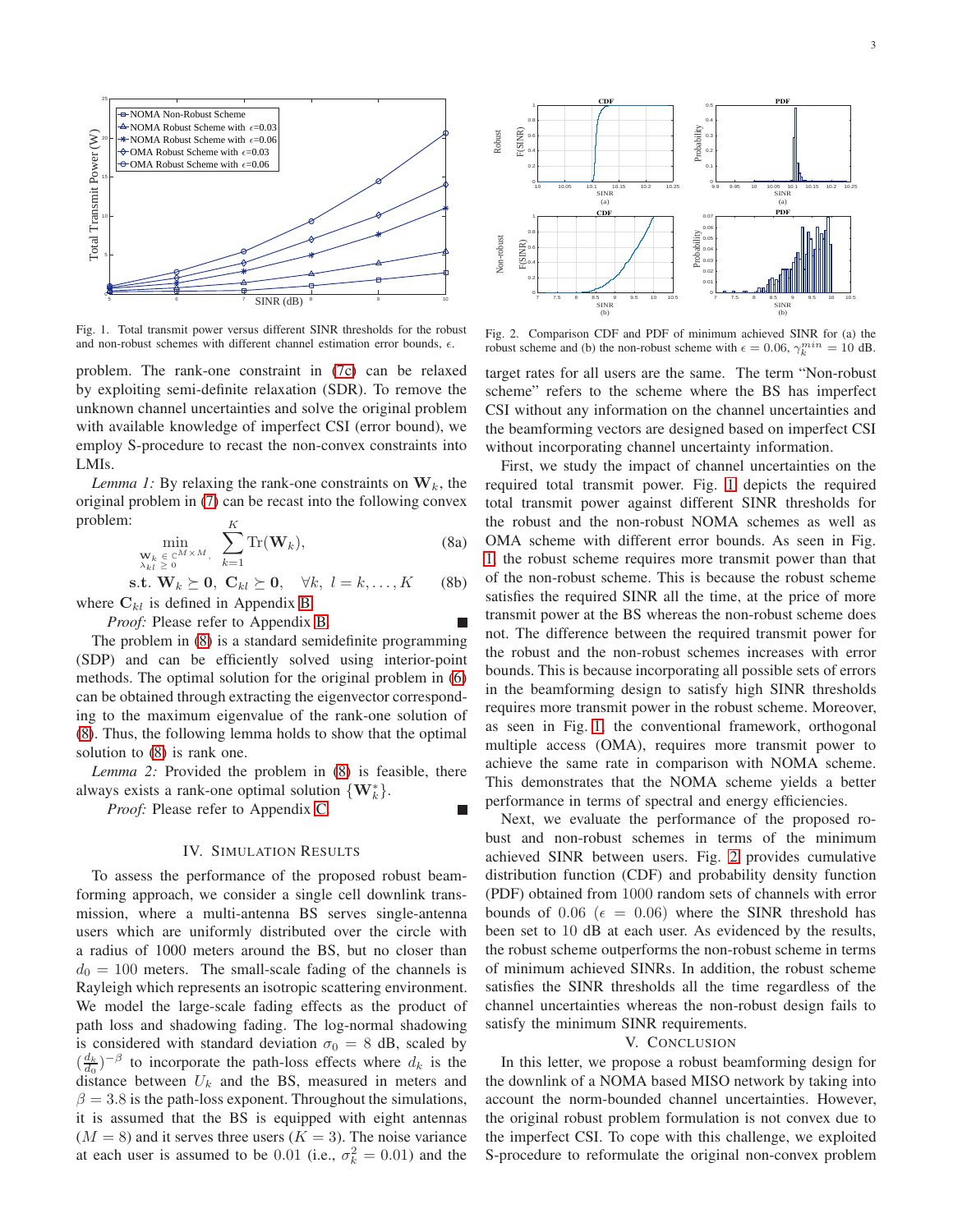into a convex optimization framework by recasting the original non-convex constraints into an LMI form. Simulation results demonstrate that the proposed robust scheme offers a better performance than the non-robust approach by satisfying the SINR requirement at each user all the time regardless of associated channel uncertainties.

#### <span id="page-3-1"></span>APPENDIX A DERIVATION OF  $\varpi_{kl}$

The equivalent transformations of [\(6b\)](#page-1-3) can be obtained as  $\varpi_{kl}$  as follows:

$$
\begin{cases}\n\min_{\|\Delta\hat{\mathbf{h}}_{k}\|_{2} \leq \epsilon} \left( \frac{\mathbf{h}_{k}^{H} \mathbf{W}_{k} \mathbf{h}_{k}}{\sum_{m=1}^{M} \Delta\hat{\mathbf{h}}_{k}^{H} \mathbf{W}_{m} \Delta\hat{\mathbf{h}}_{k} + \sum_{m=k+1}^{K} h_{k}^{H} \mathbf{W}_{m} \mathbf{h}_{k} + \sigma_{k}^{2}} \right) \leq \gamma_{k}^{min}, \\
\min_{\|\Delta\hat{\mathbf{h}}_{k+1}\|_{2} \leq \epsilon} \left( \frac{\mathbf{h}_{k+1}^{H} \mathbf{W}_{k} \mathbf{h}_{k+1}}{\sum_{m=1}^{M} \Delta\hat{\mathbf{h}}_{k+1} \mathbf{W}_{m} \Delta\hat{\mathbf{h}}_{k+1} + \sum_{m=k+1}^{K} \mathbf{h}_{k+1}^{H} \mathbf{W}_{m} \mathbf{h}_{k+1} + \sigma_{k+1}^{2}} \right) \\
\vdots \\
\min_{\|\Delta\hat{\mathbf{h}}_{K}\|_{2} \leq \epsilon} \left( \frac{\mathbf{h}_{K}^{H} \mathbf{W}_{k} \mathbf{h}_{K}}{\sum_{m=1}^{M} \Delta\hat{\mathbf{h}}_{K} \mathbf{W}_{m} \Delta\hat{\mathbf{h}}_{K} + \sum_{m=k+1}^{K} \mathbf{h}_{K}^{H} \mathbf{W}_{m} \mathbf{h}_{K} + \sigma_{K}^{2}} \right) \leq \gamma_{k}^{min}, \\
\Leftrightarrow \min_{\|\Delta\hat{\mathbf{h}}_{l}\|_{2} \leq \epsilon} \left( \frac{\mathbf{h}_{l}^{H} \mathbf{W}_{k} \mathbf{h}_{l}}{\sum_{m=1}^{K} \Delta\hat{\mathbf{h}}_{l}^{H} \mathbf{W}_{m} \Delta\hat{\mathbf{h}}_{l} + \sum_{m=k+1}^{K} \mathbf{h}_{l}^{H} \mathbf{W}_{m} \mathbf{h}_{l} + \sigma_{l}^{2}} \right) \leq \gamma_{k}^{min}, \\
\Leftrightarrow \min_{m=1} \sum_{m=1}^{M} \Delta\hat{\mathbf{h}}_{l}^{H} \mathbf{W}_{m} \Delta\hat{\mathbf{h}}_{l} + \sum_{m=k+1}^{K} \mathbf
$$

<span id="page-3-2"></span>PROOF OF LEMMA 1

To incorporate the channel uncertainties in the robust optimization framework, we exploit S-procedure to convert the non-convex constraint into LMI form. By applying S-procedure [\[23\]](#page-4-18), the constraint [\(7b\)](#page-1-4) is derived as

$$
\Delta \hat{\mathbf{h}}_l^H \mathbf{I} \Delta \hat{\mathbf{h}}_l - \epsilon^2 \leq 0 \Rightarrow \Delta \hat{\mathbf{h}}_l^H (\sum_{m \neq k} \mathbf{W}_m - \mathbf{W}_k / \gamma_k^{min}) \Delta \hat{\mathbf{h}}_l
$$
  
+ 2Re{\hat{\mathbf{h}}\_l^H (\sum\_{m = k+1}^K \mathbf{W}\_m - \mathbf{W}\_k / \gamma\_k^{min}) \Delta \hat{\mathbf{h}}\_l} + \hat{\mathbf{h}}\_l^H (\sum\_{m = k+1}^K \mathbf{W}\_m  
- \mathbf{W}\_k / \gamma\_k^{min}) \hat{\mathbf{h}}\_l + \sigma\_l^2 \leq 0, \tag{B.1}

Then, the constraint [\(7b\)](#page-1-4) can be reformulated with  $\lambda_{kl} \geq 0$ as the following semidefinite constraint

$$
\mathbf{C}_{kl} = \begin{bmatrix} \lambda_{kl}\mathbf{I} + \phi_k + \nu_k & \phi_k\hat{\mathbf{h}}_l \\ \hat{\mathbf{h}}_l^H \phi_k & \hat{\mathbf{h}}_l^H \phi_k\hat{\mathbf{h}}_l - \sigma_k^2 - \lambda_{kl}\epsilon^2 \end{bmatrix} \succeq \mathbf{0}, \quad (B.2)
$$

where  $\phi_k = \frac{\mathbf{W}_k}{\gamma_k^{min}} - \sum_{m=k+1}^K \mathbf{W}_m$  and  $\nu_k = -\sum_{m=1}^{k-1} \mathbf{W}_m$ . This completes the proof of Lemma 1.

# <span id="page-3-3"></span>APPENDIX C

# PROOF OF LEMMA 2

To prove Lemma 2, we examine the Karush-Kuhn-Tucker (KKT) conditions of [\(8\)](#page-2-0). First, let  $\mathbf{Y}_k \in \mathbb{C}^{M \times M}$ ,  $\mathbf{T}_{kl} \in \mathbb{C}^{(M+1)\times(M+1)}$  and  $\mu_{kl} \in \mathbb{R}_+$  denote the dual variable of the constraints in [\(8b\)](#page-2-3), respectively. Then, the Lagrangian dual function of [\(8\)](#page-2-0) can be written as

$$
\mathcal{L}(\mathbf{W}_k, \lambda_{kl}, \mathbf{T}_{kl}, \mu_{kl}, \mathbf{Y}_k) = \sum_k \text{Tr}(\mathbf{W}_k) - \sum_k \text{Tr}(\mathbf{Y}_k \mathbf{W}_k) -
$$
\n
$$
\sum_{k,l} \text{Tr}(\mathbf{T}_{kl} \mathbf{A}_1) - \sum_{k,l} \text{Tr}[\mathbf{T}_{kl} \mathbf{H}_l^H \phi_k \mathbf{H}_l] - \sum_{k,l} \text{Tr}(\mathbf{T}_{kl} \mathbf{A}_2), \quad (C.1)
$$
\nwhere  $\mathbf{H}_l = [\mathbf{I} \quad \mathbf{h}_l]$  and\n
$$
\mathbf{A}_1 = \begin{pmatrix} \lambda_{kl} \mathbf{I} & \mathbf{0} \\ \mathbf{0} & -\sigma_k^2 - \lambda_{kl} \epsilon^2 \\ \mathbf{0} & -\alpha_k^2 \end{pmatrix}, \quad \mathbf{A}_2 = \begin{pmatrix} \nu_k & \mathbf{0} \\ \mathbf{0} & 0 \end{pmatrix}.
$$
\nThe following KKT conditions hold for (8)\n
$$
\frac{\partial \mathcal{L}}{\partial \mathbf{W}_k} = \mathbf{0} \Rightarrow \mathbf{Y}_k + \mathbf{H}_l \mathbf{T}_{kl} \mathbf{H}_l^H / \gamma_k^{min} = \mathbf{I}
$$
\n
$$
+ \sum_{j=1}^{k-1} \mathbf{H}_l \mathbf{T}_{jl} \mathbf{H}_l^H + \sum_{j=k+1}^{K} \mathbf{T}_{jl}, \qquad (C.2)
$$

<span id="page-3-6"></span><span id="page-3-4"></span>
$$
\mathbf{W}_k \mathbf{Y}_k = \mathbf{0},\tag{C.3}
$$

$$
(\mathbf{A}_1 + \mathbf{H}_l^H \phi_k \mathbf{H}_l + \mathbf{A}_2) \mathbf{T}_{kl} = \mathbf{0}.
$$
 (C.4)

We premultiply [\(C.2\)](#page-3-4) by  $W_k$ , i.e.,

$$
\mathbf{W}_k \mathbf{H}_l \mathbf{T}_{kl} \mathbf{H}_l^H / \gamma_k^{min} = \mathbf{W}_k \left( \mathbf{I} + \sum_{j=1}^{k-1} \mathbf{H}_l \mathbf{T}_{jl} \mathbf{H}_l^H + \sum_{j=k+1}^K \mathbf{T}_{jl} \right),
$$
  
Then we can write the following rank relation (C.5)

rank(
$$
\mathbf{W}_k
$$
) = rank $\left[\mathbf{W}_k (\mathbf{I} + \sum_{j=1}^{k-1} \mathbf{H}_l \mathbf{T}_{jl} \mathbf{H}_l^H + \sum_{j=k+1}^{K} \mathbf{T}_{jl})\right]$   
\n= rank( $\mathbf{W}_k \mathbf{H}_l \mathbf{T}_{kl} \mathbf{H}_l^H$ )  
\n $\leq \min\{\text{rank}(\mathbf{H}_l \mathbf{T}_{kl} \mathbf{H}_l^H), \text{rank}(\mathbf{W}_k)\}. \quad (C.6)$ 

Based on [\(C.6\)](#page-3-5), it is required to show rank $(\mathbf{H}_{l} \mathbf{T}_{kl} \mathbf{H}_{l}^{H}) \leq 1$ if we claim rank( $W_k$ ) < 1.

<span id="page-3-5"></span>First, we consider the following equations and Lemma 3:

<span id="page-3-7"></span>
$$
\begin{aligned}\n\begin{bmatrix}\n\mathbf{I} & \mathbf{0}\n\end{bmatrix} \mathbf{H}_l^H &= \mathbf{I}, \quad \begin{bmatrix}\n\mathbf{I} & \mathbf{0}\n\end{bmatrix} \mathbf{A}_1 = \lambda_{kl} (\mathbf{H}_l^H - [\mathbf{0}_M \quad \mathbf{h}_l]), \\
\begin{bmatrix}\n\mathbf{I} & \mathbf{0}\n\end{bmatrix} \mathbf{A}_2 &= \nu_k (\mathbf{H}_l^H - [\mathbf{0}_M \quad \mathbf{h}_l]),\n\end{aligned}\n\quad\n\begin{aligned}\n&\text{(C.7)} \\
&\text{(D) } \mathbf{A}_2 = \mathbf{0}_k \mathbf{H}_l^H - [\mathbf{0}_M \quad \mathbf{h}_l]\n\end{aligned}
$$

*Lemma 3:* If a block Hermitian matrix  $B = \begin{bmatrix} B_1 & B_2 \\ D & D \end{bmatrix}$  $B_3$   $B_4$  $\leq 0$ then the main diagonal matrices  $B_1$  and  $B_4$  must be positive definite (PSD) matrices [\[23\]](#page-4-18).

We pre-multiply  $[I \ 0]$  and post-multiply  $H_l^H$  by [\(C.4\)](#page-3-6), respectively, and applying the equalities in [\(C.7\)](#page-3-7):

$$
\lambda_{kl}(\mathbf{H}_{l}^{H} - [\mathbf{0}_{M} \ \mathbf{h}_{l}]) \mathbf{T}_{kl} \mathbf{H}_{l}^{H} + \nu_{k} (\mathbf{H}_{l}^{H} - [\mathbf{0}_{M} \ \mathbf{h}_{l}]) \mathbf{T}_{kl} \mathbf{H}_{l}^{H} + \phi_{k} \mathbf{H}_{l} \mathbf{T}_{kl} \mathbf{H}_{l}^{H} = \mathbf{0} \Rightarrow (\lambda_{kl} \mathbf{I} + \phi_{k} + \nu_{k}) \mathbf{H}_{l} \mathbf{T}_{kl} \mathbf{H}_{l}^{H} = (\lambda_{kl} \mathbf{I} + \nu_{k}) [\mathbf{0}_{M} \ \mathbf{h}_{l}] \mathbf{T}_{kl} \mathbf{H}_{l}^{H} \quad (C.8)
$$

<span id="page-3-8"></span>By applying Lemma 3 to [\(B.2\)](#page-3-8), we can claim  $(\lambda_{kl}I + \phi_k +$  $\nu_k$ )  $\succeq$  0 and is nonsingular; thus, multiplying by a nonsingular matrix will not change the matrix rank. Thus, the following rank relation holds:

$$
\text{rank}(\mathbf{H}_l \mathbf{T}_{kl} \mathbf{H}_l^H) = \text{rank}((\lambda_{kl} \mathbf{I} + \nu_k)[\mathbf{0} \quad \mathbf{h}_l] \mathbf{T}_{kl} \mathbf{H}_l^H)
$$
  
\n
$$
\leq \text{rank}([\mathbf{0} \quad \mathbf{h}_l]) \leq 1. \tag{C.9}
$$

This completes the proof of Lemma 2.

#### **REFERENCES**

<span id="page-3-0"></span><sup>[1]</sup> J. Choi, "Minimum power multicast beamforming with superposition coding for multiresolution broadcast and application to NOMA systems," *IEEE Trans. Commun.*, vol. 63, no. 3, pp. 791–800, Mar. 2015.